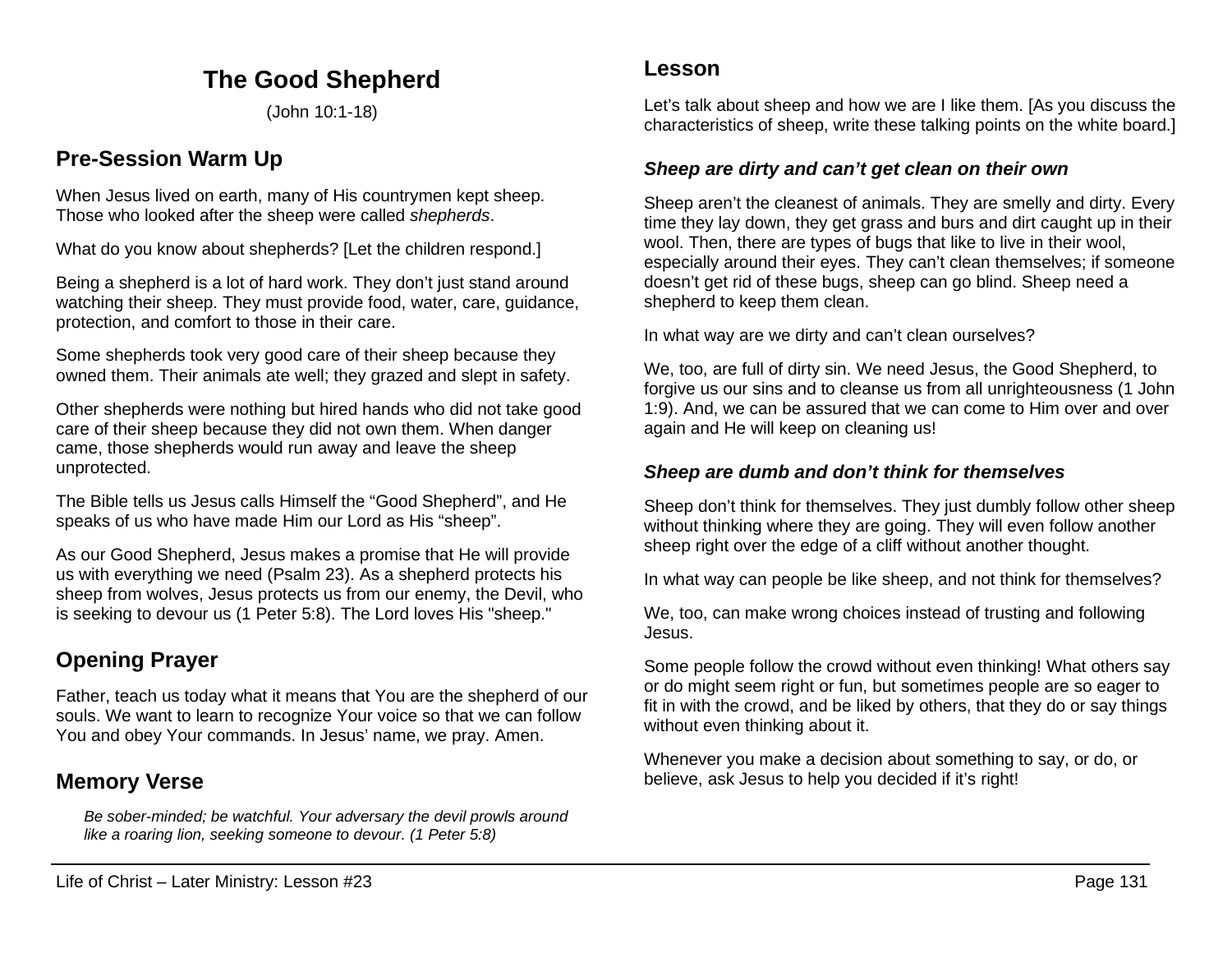### *Sheep are directionless and can easily get lost*

Sheep are directionally challenged. If they wander off from the flock they can easily get lost unless the shepherd comes to find them.

In what ways do we tend to wander away from the flock?

We, too, can easily get lost. When we stop going to church and spending time with other Christians, it's hard for us to live like Jesus wants us to.

What does our Good Shepherd do with us when we start to wander away from Him? He comes after us and carries us back to the fold.

### *Sheep are defenseless*

If the shepherd doesn't come after the lost sheep, he can be easily attacked by lions or bears or wolves. And, sheep have no way to defend themselves or run away.

When we are separated from the flock; that is, when we stop coming to Sunday school and keeping company with other believers, we can be easily attacked by the enemy of our souls. There is nothing we can do to protect ourselves. Without our Good Shepherd we will die. The wolves, or temptations and sin, come in and threaten to kill us.

But, praise God, Jesus, our Good Shepherd stepped in and died in our place. He did this while we were still lost. (Romans 5:8) He knew that if He didn't, we will die because of our sins (Romans 6:23). And, as we continue to put our trust in Him, He will direct our paths. (Proverbs 3:5-6) And He will keep us from getting separated from the flock.

### *Sheep need a good shepherd*

Did you know that if a sheep falls down and ends up on its back, it can't get up again on its own? It will just lay there, flailing its little legs, until either someone helps them up, or they die. They need a shepherd to set them right and keep watch over them.

When we get into a place in life where we feel like we are flat on our backs, either through our own sins or through tough times, we can't save ourselves. We are totally dependent on Jesus, our Good Shepherd, to save us, to lead us, and to keep us clean.

### *Jesus lays down his life for the sheep*

Turn with me to the book of John, chapter 10,

John 10:11

#### *"I am the good shepherd. The good shepherd sacrifices his life for the sheep.*

When Jesus said, "*I am the Good Shepherd*," He wasn't talking about being a shepherd of sheep! Jesus was saying that just as a shepherd cares for sheep, He cares for us!

In verse 11, Jesus says, "The good shepherd lays down his life for the sheep." In fact, this is so important that Jesus tells us 5 times in this passage that He laid down His life for His sheep. Notice that His life wasn't taken from Him, but that He purposely gave up His life for the sake of the sheep. Look ahead at verse 17-18.

#### John 10:17-18

*"The Father loves me because I sacrifice my life so I may take it back again. (18) No one can take my life from me. I sacrifice it voluntarily. For I have the authority to lay it down when I want to and also to take it up again. For this is what my Father has commanded."*

Jesus was in complete control of both His death and His resurrection!

So, "*The good shepherd lays down his life for the sheep*". A good shepherd is willing to do anything to save his sheep from danger even if he has to give up his own life. Since Jesus, your Good Shepherd, gave His life on the cross to pay for your sin, you can surely trust Him to stay with you throughout your life, protecting you and supplying all your needs. He died so we would not have to; He died so that we can live eternally with Him in heaven.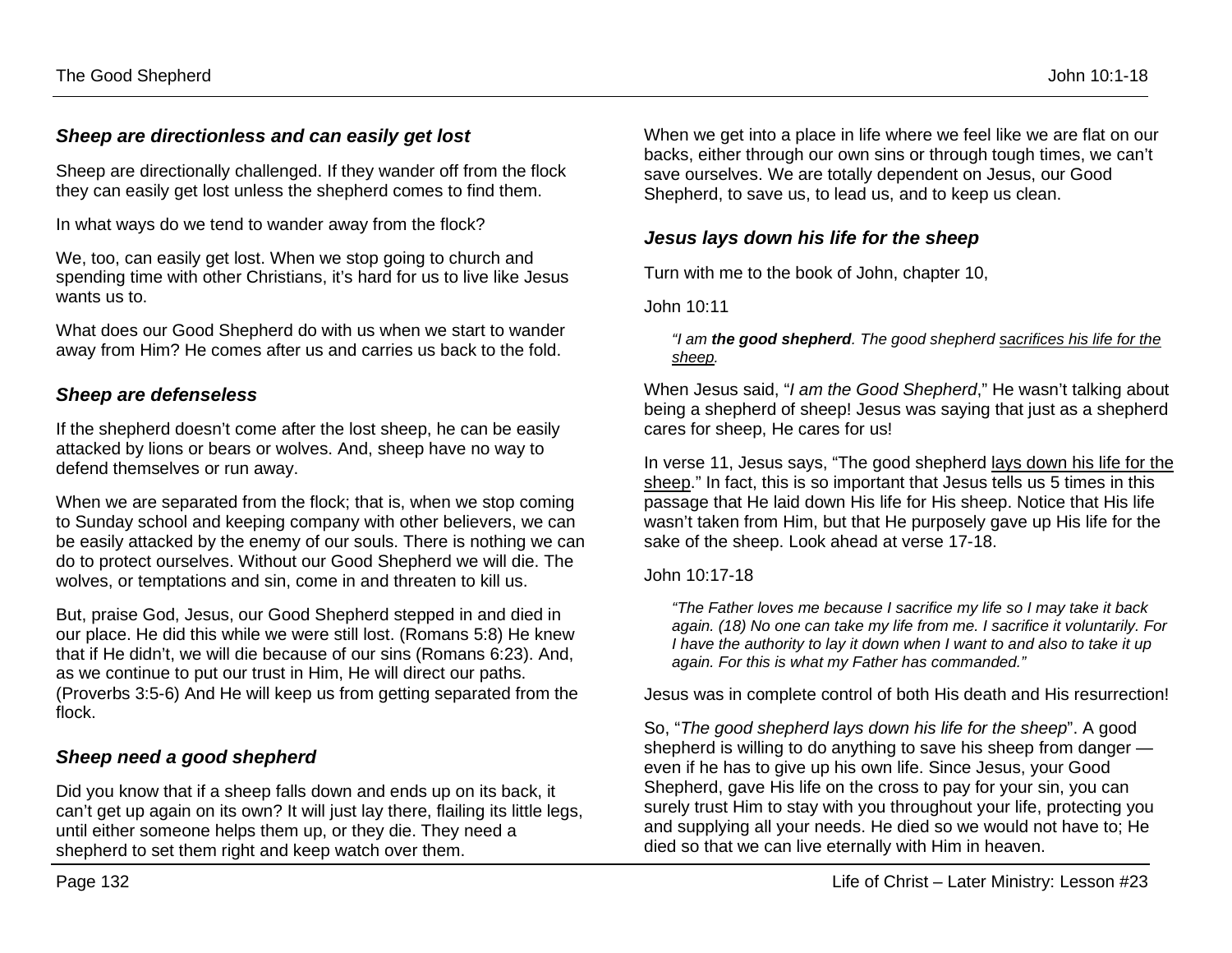#### John 10:12-13

*A hired hand will run when he sees a wolf coming. He will abandon the sheep because they don't belong to him and he isn't their shepherd. And so, the wolf attacks them and scatters the flock. (13) The hired hand runs away because he's working only for the money and doesn't really care about the sheep.* 

In verse 12-13, Jesus goes on to say that someone who has just been hired to watch over the sheep, won't take good care of the sheep. When he sees danger coming, he doesn't stick around to fight off the wolves that come to kill and eat the sheep. He abandons the sheep and runs away. Then the wolf attacks the flocks and scatters it. The hired hand is not the shepherd. The sheep do not belong to him. He has no personal interest in the flock. They are only working for the money.

But Jesus, our Good Shepherd, does own us. He loves us so much, He paid for us with His blood on the cross. He gave His life to save us from the wolves! As a shepherd protects his sheep from wolves, Jesus protects us from our enemy, the Devil, who is seeking to devour us.

#### *Jesus knows his sheep*

John 10:14-15

*"I am the good shepherd; I know my own sheep, and they know me, (15) just as my Father knows me and I know the Father. So I sacrifice my life for the sheep.* 

Verse 14 says, the Good Shepherd knows His own sheep, and they know Him. Look back at verse 3-5:

John 10:3-5

*The gatekeeper opens the gate for him, and the sheep recognize his voice and come to him. He calls his own sheep by name and leads them out. (4) After he has gathered his own flock, he walks ahead of them,* 

*and they follow him because they know his voice. (5) They won't follow a stranger; they will run from him because they don't know his voice."*

At nighttime, many different shepherds would herd their sheep into a sheep pen to bed them down in safety. In the morning, each shepherd would call his sheep by name and they would come to their shepherd who would lead them out to pasture for the day.

Wow! As big and awesome a God as He is, our Good Shepherd, knows us all personally by name as if you were His only one. What a wonderful thing this is. He knows us each so well, He knows how many hairs are on your head!

Look ahead at verse 27:

John 10:27

*My sheep listen to my voice; I know them, and they follow me.*

Jesus says that as His sheep, we can know and recognize His voice as our Shepherd. How is that possible? [Hold up the Bible.] We become familiar with His voice as we read His Word. And as we become familiar with it, we'll follow Him as a sheep follows its shepherd!

### *Jesus has other sheep*

John 10:16

*I have other sheep, too, that are not in this sheepfold. I must bring them also. They will listen to my voice, and there will be one flock with one shepherd.* 

Finally, in verse 16, Jesus tells us that all His sheep will be brought together as one flock. The Pharisees, who were listening to Jesus, thought that the Jews were the only ones in the whole world that were going to go to heaven. But Jesus came to die for the sins of the whole world (John 3:16). God had chosen the Jewish people to be His messengers of the Good News. But they had missed the point. Jesus wants everyone be to a sheep in His sheepfold.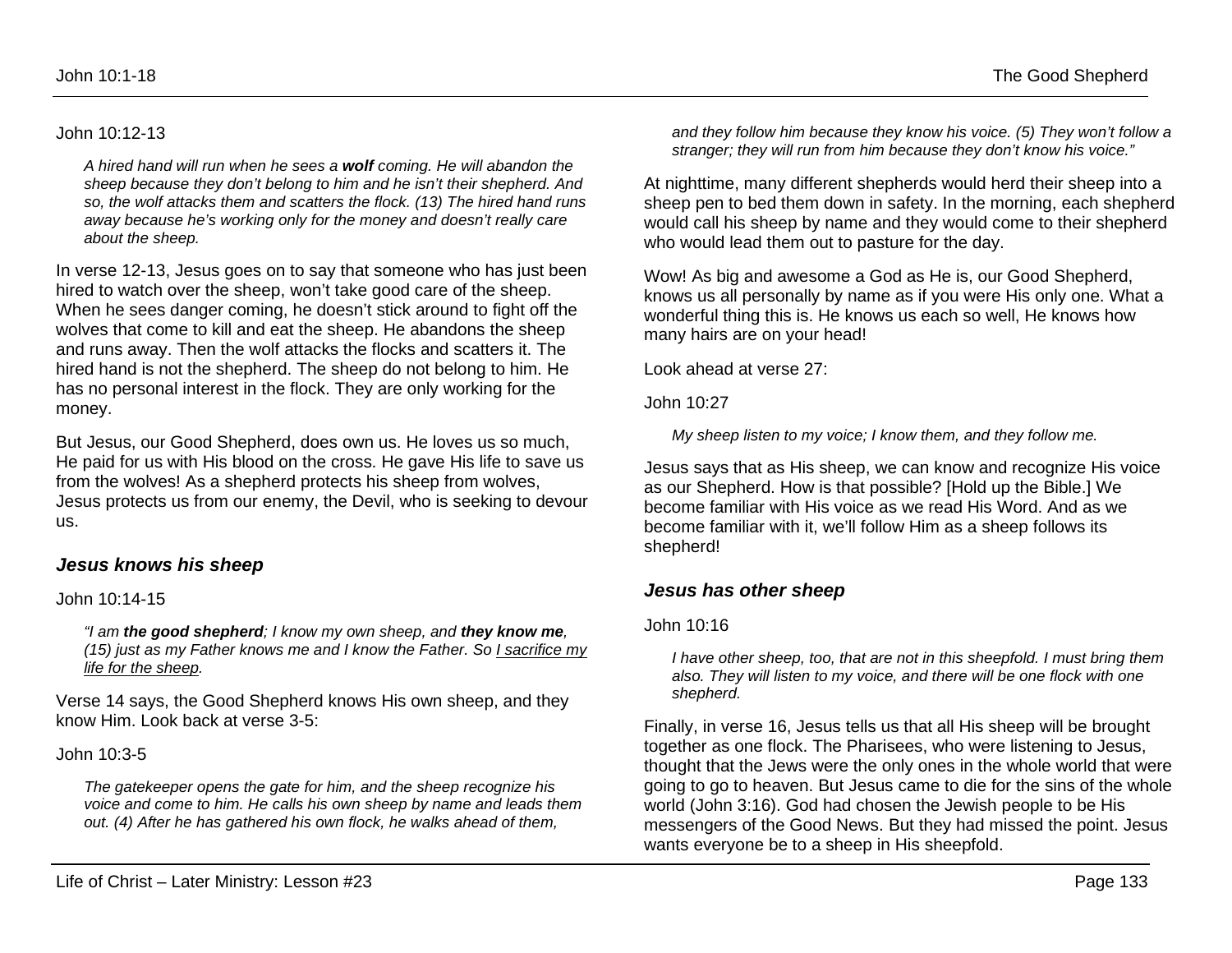Sheep in a shepherd's flock receive a mark or a tag on their ear, identifying them as members of that flock. Jesus doesn't want to put a mark or a tag in your ear, but He does want to put His mark on your heart. All the wonderful benefits of the shepherd, the Good Shepherd, can only be yours if you become a part of His flock.

Once you become one of Jesus' sheep, you can truly say, "The Lord is MY shepherd!"

## **Closing Prayer**

Father, thank You for being our Good Shepherd and for laying Your life down for us. We can rest safely, knowing that You are protecting us from anything that could harm us or lead us away from You. In Jesus' name, we pray. Amen.

# **Learning Activities**

## **Game Center**

### *"Sheep Hear My Voice" Game*

- Pair everyone up.
- Blindfold one person from each pair. These are the "sheep". Have them stand in the middle of the room.
- Scatter up the others and have them stand at the edge of the room. These are the "shepherds".
- Ask all the sheep to spin around 3 times on the spot in the middle of the room.
- On "Go", the shepherd is to stay put at the edge of the room and call out to their respective sheep by name and say, "*I am the Good Shepherd, come to me*". Once their sheep hears their voice, the shepherd is to give his sheep instructions on how to find him.
- The first pair of shepherd and sheep to reunite wins.
- Switch roles and repeat.
- Or, use the following review questions in a game of your choice:
- 1. In this passage, who do the "wolves" refer to? (The evil one knows that our sin separates us from God. His biggest desire is to get us to sin; he wants to kill and destroy us.)
- 2. Who does the "good shepherd" refer to? (Jesus is our Good Shepherd.)
- 3. Who are the "sheep"? (The sheep are His followers.)
- 4. When Jesus said, "*I am the good shepherd*" what does that tell you about God? (He protects us from our enemy — the Devil; He watches over us, and provides for our spiritual needs.)
- 5. How did Jesus prove that He was a good shepherd? (He laid His life down for us; He gave His life on the cross to pay for our sin.)
- 6. In verse 12, who is compared with the good shepherd? (The hired hand.)
- 7. What will a good shepherd do for his sheep? Why? (Lay his life down for the sheep, because He is the owner of the sheep and not just a hired hand; he cares about the sheep.)
- 8. If you are one of the Good Shepherd's sheep, what must you do? (Learn to know His voice so you can follow Him, do what He says, and obey His commands.)
- 9. How can you know the Good Shepherd's voice? (Read His word and talk to Him regularly.)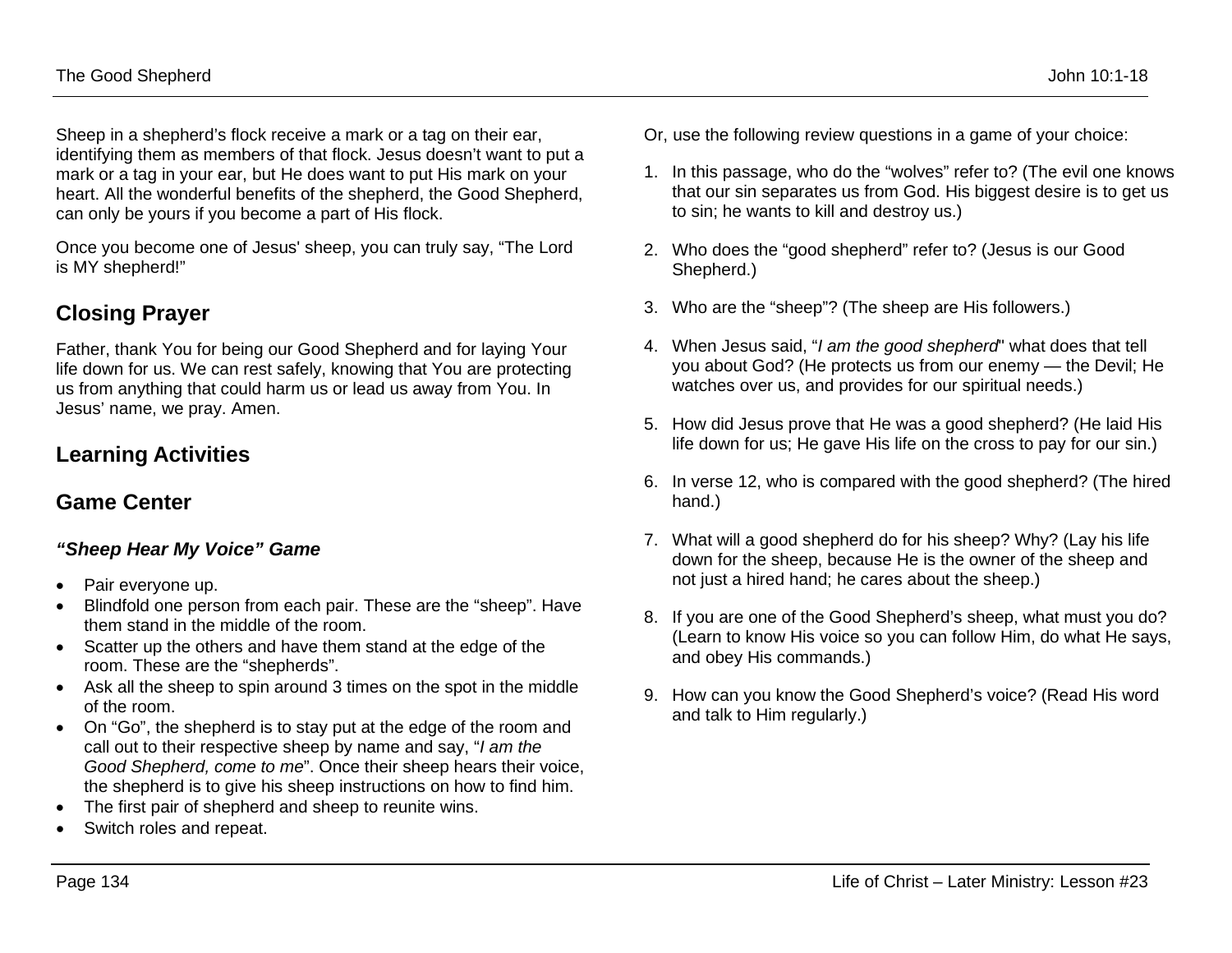